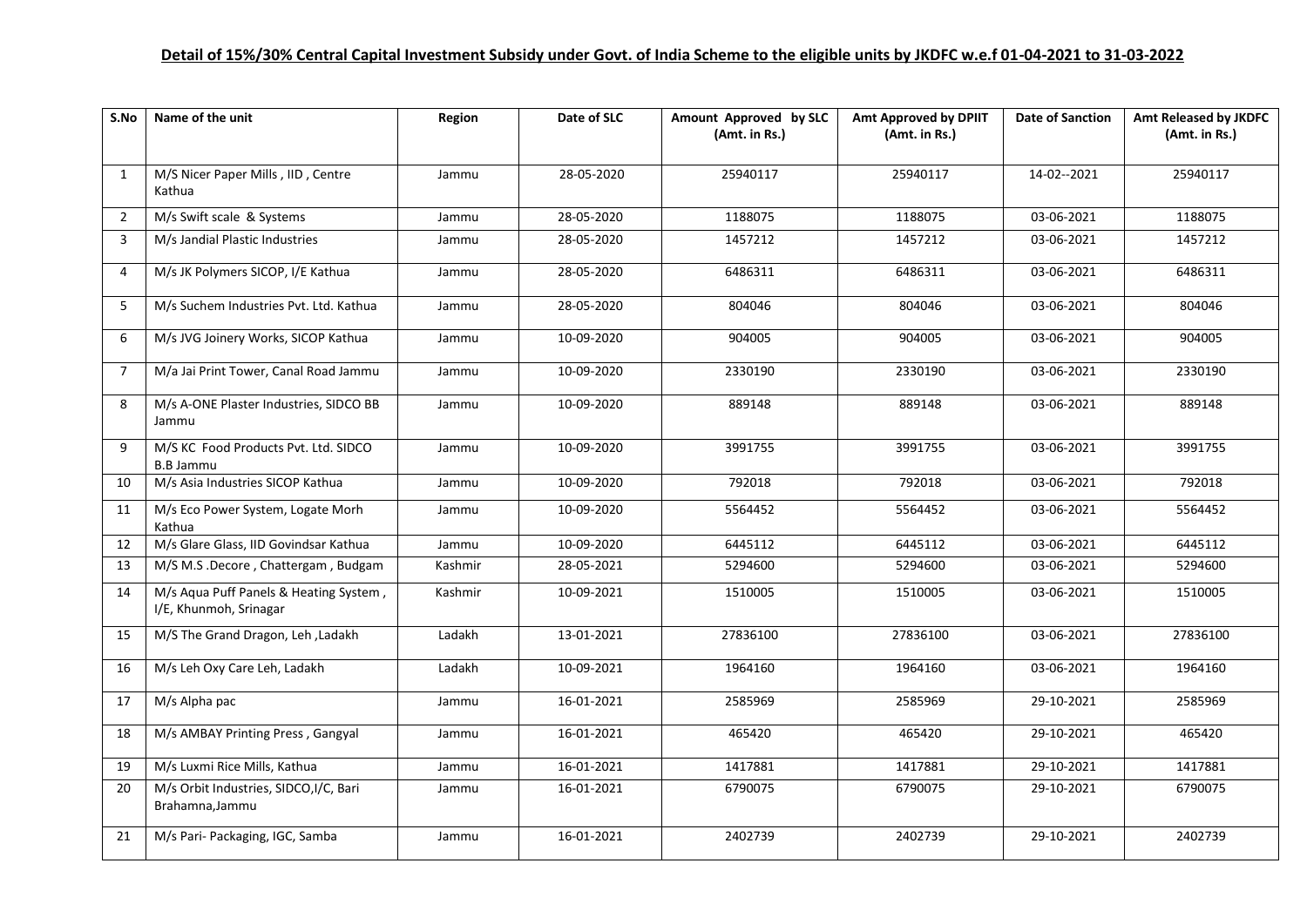| 22 | M/s Anand Polyurethanes, Gangyal                                 | Jammu | 16-01-2021 | 9410494  | 9410494  | 29-10-2021 | 9410494  |
|----|------------------------------------------------------------------|-------|------------|----------|----------|------------|----------|
| 23 | M/s R.R Pigments Pvt. Ltd, Kathua                                | Jammu | 16-01-2021 | 1992060  | 1992060  | 29-10-2021 | 1992060  |
| 24 | M/s Jammu Rubber Industries , Kathua                             | Jammu | 16-01-2021 | 5053812  | 5053812  | 29-10-2021 | 5053812  |
| 25 | M/s Aksons Beverages, IGC, Samba                                 | Jammu | 16-01-2021 | 4865625  | 4865625  | 29-10-2021 | 4865625  |
| 26 | M/s Perfect Power Industries                                     | Jammu | 16-01-2021 | 5526134  | 5526134  | 29-10-2021 | 5526134  |
| 27 | M/s MD Enterprises, I/E, Kathua                                  | Jammu | 16-01-2021 | 12608043 | 12608043 | 29-10-2021 | 12608043 |
| 28 | M/s Shree Ganesh Soya Industries                                 | Jammu | 16-01-2021 | 833745   | 833745   | 29-10-2021 | 833745   |
| 29 | M/s Anand Coir Foam, Gangyal                                     | Jammu | 16-01-2021 | 7181652  | 7181652  | 29-10-2021 | 7181652  |
| 30 | M/s Gaur Industries IGC Samba                                    | Jammu | 25-05-2021 | 2163553  | 2163553  | 29-10-2021 | 2163553  |
| 31 | M/s Nayyar Electrodes Pvt. Ltd. SIDCO<br><b>BB Jammu</b>         | Jammu | 25-05-2021 | 1260214  | 1260214  | 29-10-2021 | 1260214  |
| 32 | M/s Ganesh Pipes SIDCO BB Jammu                                  | Jammu | 25-05-2021 | 784650   | 784650   | 29-10-2021 | 784650   |
| 33 | M/s Sunshine wires IGC Samba                                     | Jammu | 25-05-2021 | 3271710  | 3271710  | 29-10-2021 | 3271710  |
| 34 | M/s Nayyar Steel Industries IGC Samba                            | Jammu | 25-05-2021 | 3343924  | 3343924  | 29-10-2021 | 3343924  |
| 35 | M/s Sahib Industries                                             | Jammu | 25-05-2021 | 475410   | 475410   | 29-10-2021 | 475410   |
| 36 | M/s Shree Mahesh Industries, Industrial<br>extension area kathua | Jammu | 25-05-2021 | 2066100  | 2066100  | 29-10-2021 | 2066100  |
| 37 | M/s Jai Saraswati Roller Flour Mills Unit II<br>,Palli Kathua    | Jammu | 25-05-2021 | 1244853  | 1244853  | 29-10-2021 | 1244853  |
| 38 | M/s SR Foods, Barnai Road Bantalab,<br>Jammu                     | Jammu | 25-05-2021 | 774987   | 774987   | 29-10-2021 | 774987   |
| 39 | M/s National Sports Industries, I/E<br>Kathua                    | Jammu | 25-05-2021 | 9264464  | 9264464  | 29-10-2021 | 9264464  |
| 40 | M/s Udhay Plaster Industry, Udhampur                             | Jammu | 25-05-2021 | 1320013  | 1320013  | 29-10-2021 | 1320013  |
| 41 | M/s Ananjeet Nutriments LLP, SIDCO BB<br>Jammu                   | Jammu | 25-05-2021 | 50000000 | 50000000 | 29-10-2021 | 50000000 |
| 42 | M/s Kashmir Valley Water, Surisar Road<br>Jammu                  | Jammu | 25-05-2021 | 733788   | 733788   | 29-10-2021 | 733788   |
| 43 | M/s Alpine Containers Pvt. Ltd. SIDCO<br><b>BB Jammu</b>         | Jammu | 23-06-2021 | 16378690 | 16378690 | 29-10-2021 | 16378690 |
| 44 | M/s Ganesh Says, IGC Samba                                       | Jammu | 23-06-2021 | 1785880  | 1785880  | 29-10-2021 | 1785880  |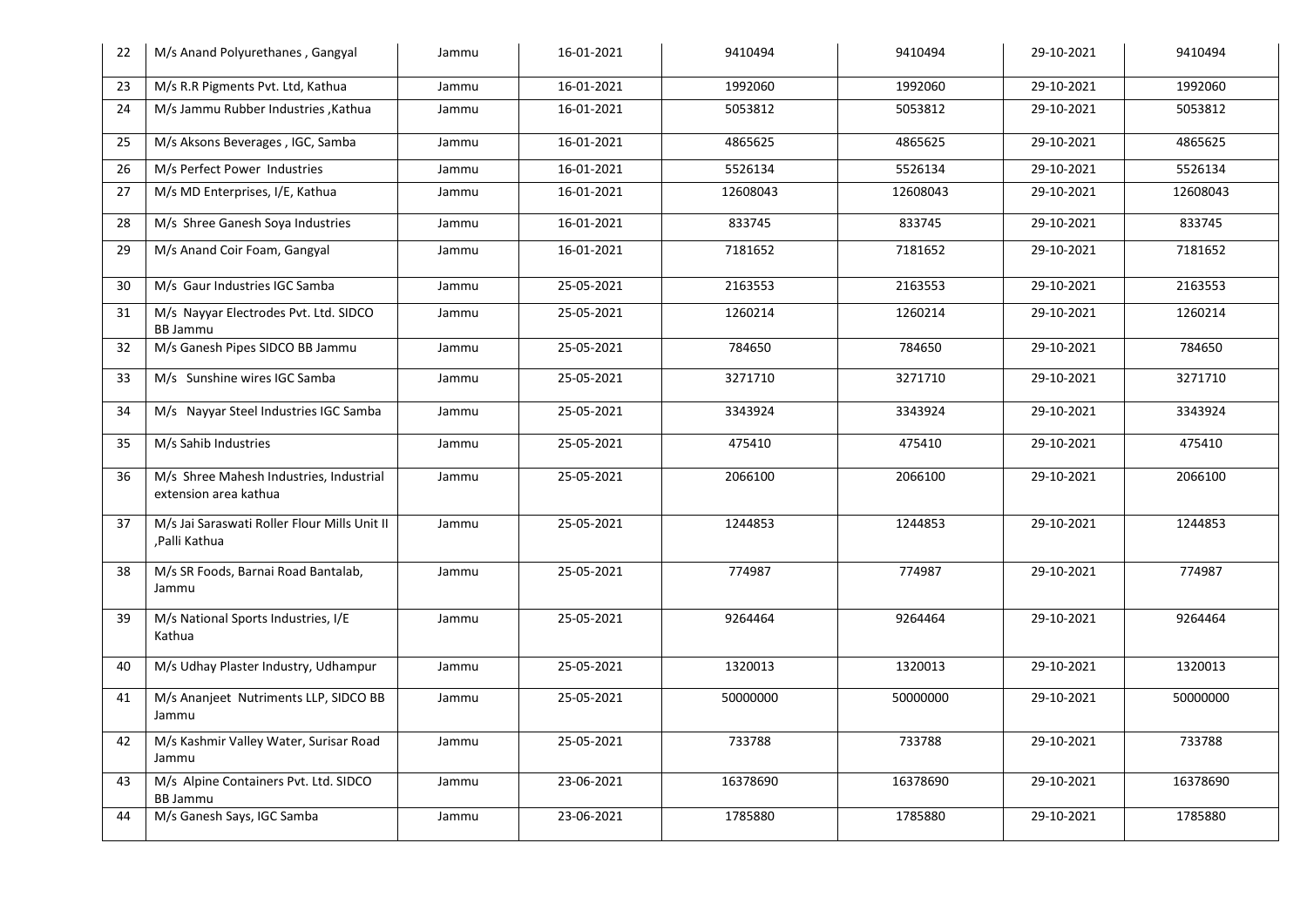| 45 | M/s Bharat Stone Crusher Vill Till,<br>Billawar, Kathua        | Jammu   | 23-06-2021 | 1380300   | 1380300  | 29-10-2021 | 1380300  |
|----|----------------------------------------------------------------|---------|------------|-----------|----------|------------|----------|
| 46 | M/S Shiva Steel Industries                                     | Jammu   | 23-06-2021 | 84865     | 84865    | 29-10-2021 | 84865    |
| 47 | M/s Chenab Bottlers                                            | Jammu   | 23-06-2021 | 1131313   | 1131313  | 29-10-2021 | 1131313  |
| 48 | M/s Surya Rollers Flour Mills, Village<br>Salmeri, Samba       | Jammu   | 23-06-2021 | 3629543   | 3629543  | 29-10-2021 | 3629543  |
| 49 | M/s Brite Industries SICOP Gangyal<br>Jammu                    | Jammu   | 23-06-2021 | 3495888   | 3495888  | 29-10-2021 | 3495888  |
| 50 | M/s Shine & Glow Gandhi Nagar Jammu                            | Jammu   | 23-06-2021 | 645000    | 645000   | 29-10-2021 | 645000   |
| 51 | M/s Advance Print Packers, IID Centre<br>Govindsar Kathua      | Jammu   | 23-06-2021 | 12580350  | 12580350 | 29-10-2021 | 12580350 |
| 52 | M/s KC City Centre Pvt. Ltd. Near Gulab<br>Marg Jammu          | Jammu   | 23-06-2021 | 26423714  | 26423714 | 29-10-2021 | 26423714 |
| 53 | M/s Sonyx Industries                                           | Jammu   | 16-01-2021 | 272770    | 272770   | 28-01-2022 | 272770   |
| 54 | M/s Rama Milk                                                  | Jammu   | 16-01-2021 | 7295055   | 7295055  | 28-01-2022 | 7294827  |
| 55 | M/s Sai Baba Katha Industries                                  | Jammu   | 25-05-2021 | 429000    | 429000   | 28-01-2022 | 429000   |
| 56 | M/s M.D Packaging Industries                                   | Jammu   | 25-05-2021 | 40616256  | 40616256 | 28-01-2022 | 40616256 |
| 57 | M/s AB Industries, Jammu                                       | Jammu   | 16-01-2021 | 707642    | 707642   | 28-01-2022 | 707642   |
| 58 | M/s Neptune Plastics, Jammu                                    | Jammu   | 16-01-2021 | 3106576   | 3106576  | 28-01-2022 | 3106576  |
| 59 | M/s S.R. Enterprises, Kathua                                   | Jammu   | 25-05-2021 | 6262773   | 6262773  | 28-01-2022 | 6262773  |
| 60 | M/s Rainbow Plastics, Jammu                                    | Jammu   | 25-05-2021 | 5926882   | 5926882  | 28-01-2022 | 5926882  |
| 61 | M/s Bhat Agro Industries, IGC Lassipora                        | Kashmir | 16-01-2021 | 10,84,464 | 992000   | 15-03-2022 | 992000   |
| 62 | M/s R.Y Paper Industry, Nai Basti Tral<br>Pulwama              | Kashmir | 16-01-2021 | 20,46,096 | 1991688  | 15-03-2022 | 1991688  |
| 63 | M/s Samrood Plastic, IGC Lassipora<br>Pulwama                  | Kashmir | 16-01-2021 | 84,00,000 | 8400000  | 15-03-2022 | 8400000  |
| 64 | M/s Kazmi Copies, Khanda Chadoora<br><b>Budgam</b>             | Kashmir | 16-01-2021 | 20,85,900 | 2085900  | 15-03-2022 | 2085900  |
| 65 | M/s Diamond Carboard Industries,<br>Gowherpora Chadoora Budgam | Kashmir | 16-01-2021 | 11,30,013 | 1130013  | 15-03-2022 | 1130013  |
| 66 | M/s Alvy Orientals, Ichgam, Budgam                             | Kashmir | 16-01-2021 | 7,95,406  | 743000   | 15-03-2022 | 743000   |
| 67 | M/s Mega<br>IGC<br>Packing<br>Industry,<br>Lassipora           | Kashmir | 25-05-2021 | 17,01,300 | 1701300  | 15-03-2022 | 1701300  |